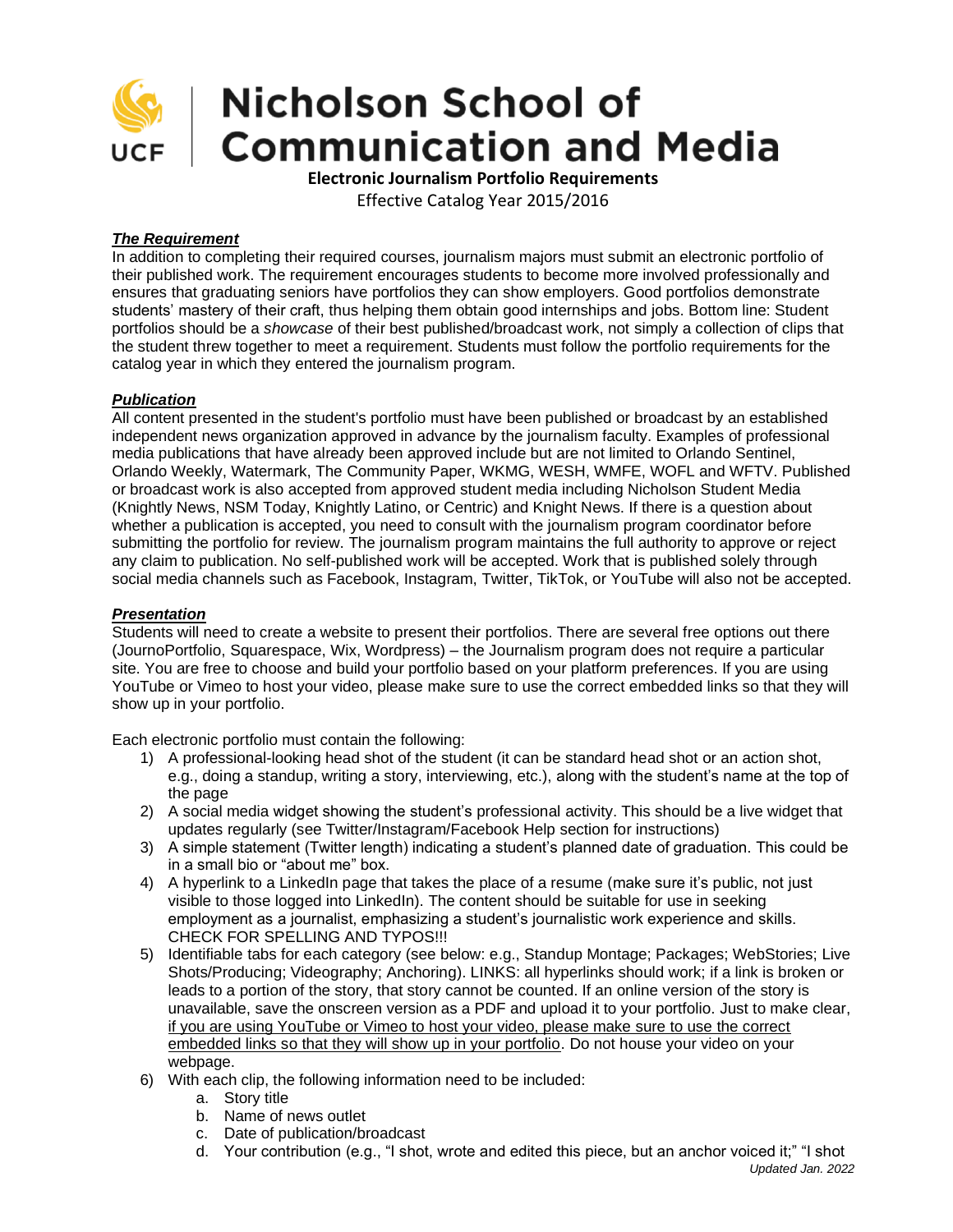## *Content*

NOTE: all work presented for the minimum requirements in the portfolio MUST have been broadcast/published to a public audience, either through Nicholson Student Media or other media outlets (Central Florida Focus, KnightNews, etc.) during the student's time here at UCF. Each portfolio must contain a minimum of 12 clips/items, broken down in the following manner:

- 1) STANDUP MONTAGE: 45-60 seconds of a standup montage. Each standup should be about 6-10 seconds long. NO MORE THAN three (3) of the standups can come from internships.
- 2) NEWS PACKAGES: FOUR television news packages, at least 1:15-1:30 in length. All four must be considered "hard news," rather than "feature" or "human interest". The news category is important because, to obtain most jobs, students must demonstrate their ability to cover hard news. News stories are characterized by:
	- a. the news values taught in JOU 2100C (timeliness, impact, prominence, proximity, singularity/oddity and conflict/controversy); Not every story has to include all these values, but all stories should exhibit multiple news values.
	- b. fundamentals of news video taught in RTV 3321 (framing, stability, sequencing, movement, variety of angles, rule of thirds); and
	- c. Scripting and storytelling requirements consistent with the broadcast journalism program.
	- d. NOTE:
		- i. At minimum, a spot news story must be tied to an event and must be published within one week of the event to be considered news.
		- ii. Students must also be able to demonstrate a commitment to quality production (e.g., good audio, video, photos, web layout, etc.).
		- iii. students who want to submit radio news stories should consult with the Journalism program coordinator as to whether those will fit into this requirement.
- 3) A total of five (5) web stories high in news value, at least three (3) of which must be "web only," which means they cannot be "copy and paste" web versions of television news packages. Web stories must be free of any grammar, typographical or format errors. They must include basic news values, as well as links to outside sources and related material, and have at least two images/graphics that are original (e.g., the reporter took the picture or made the graphic). Students are encouraged to submit more web stories than the minimum, as not all stories may be counted based on criteria. Students are encouraged to submit at least one multimedia story.
- 4) At least ONE of the following categories, pulled from NEWS products (i.e., cannot use other NSC productions that are not news):
	- a. An additional hard news package.
	- b. A feature web story/pkg.
	- c. Live shots students should be able to provide three (3) live situations where they introduced a story or delivered a story without the use of a teleprompter. There should be no mistakes and no fact errors in the live shot. NOTE: Webcasts can count here, but only if the on air delivery has not been edited.
	- d. Weather students may use ONE example of a complete weather forecast, at least 2:00 in length.
	- e. Videography students interested in careers in videography can submit three (3) vos, vosots, or one (1) natsound pkg (1:15-1:30) to showcase their videography skills.
	- f. Producing students who are interested in producing as a career path may provide one (1) first block of a newscast they have produced, complete with a PDF of the show rundown and PDF's of writing samples.
- 5) At least one from this group:
	- a. An additional Hard News package.
	- b. Anchoring students may wish to provide samples of their work as anchors. These samples should be no longer that 2:00 total.
	- c. Studio live shots (weather, video wall, etc.).
	- d. Webstandups students who wish to show how they use social media and mobile video can submit a "selfie standup" montage of :45-:60 of their work online, using mobile video to shoot "selfie standups" for webcasts or social media news promos.
	- e. Sports students
	- f. Anchoring/reporting segments in non-news shows.